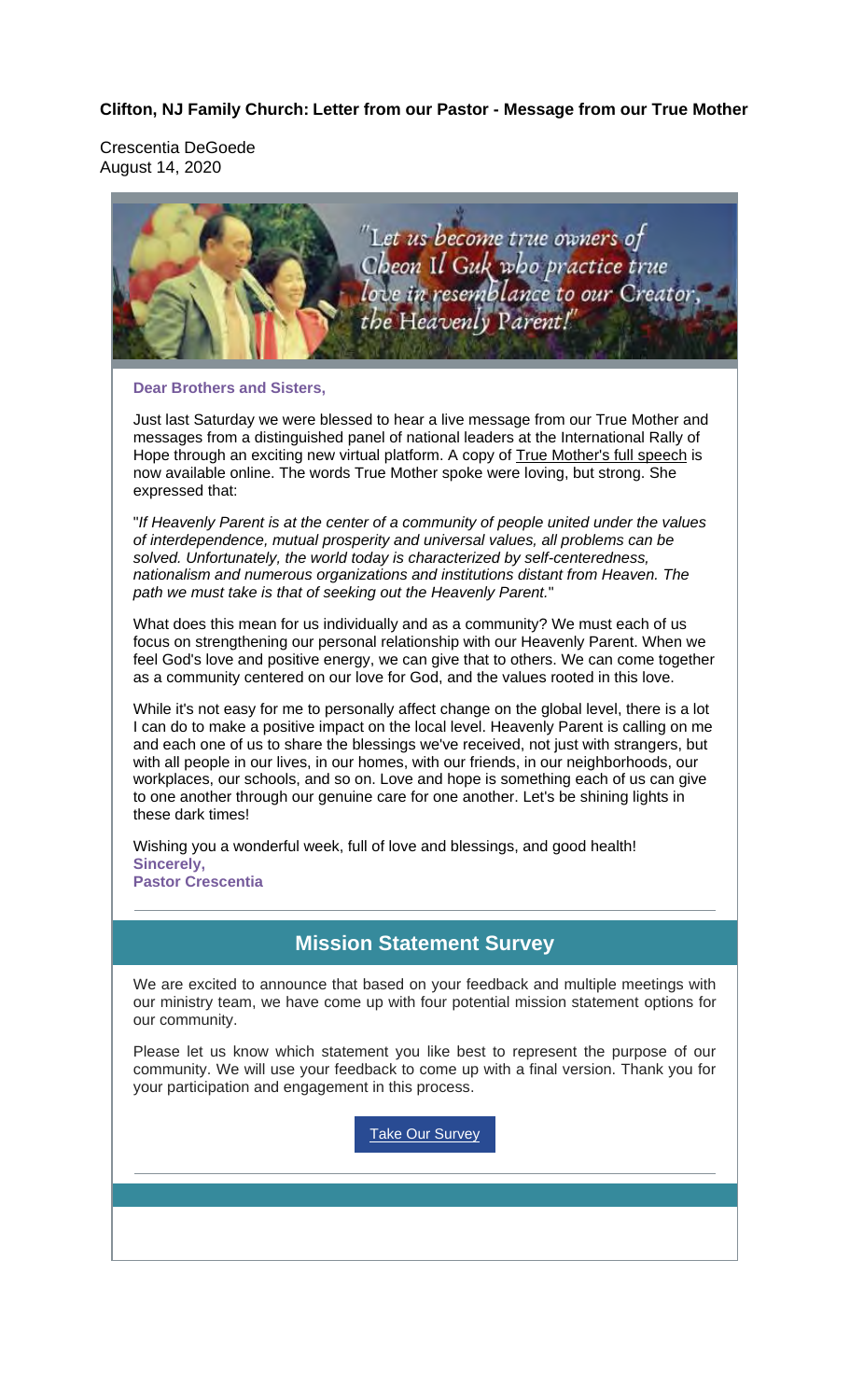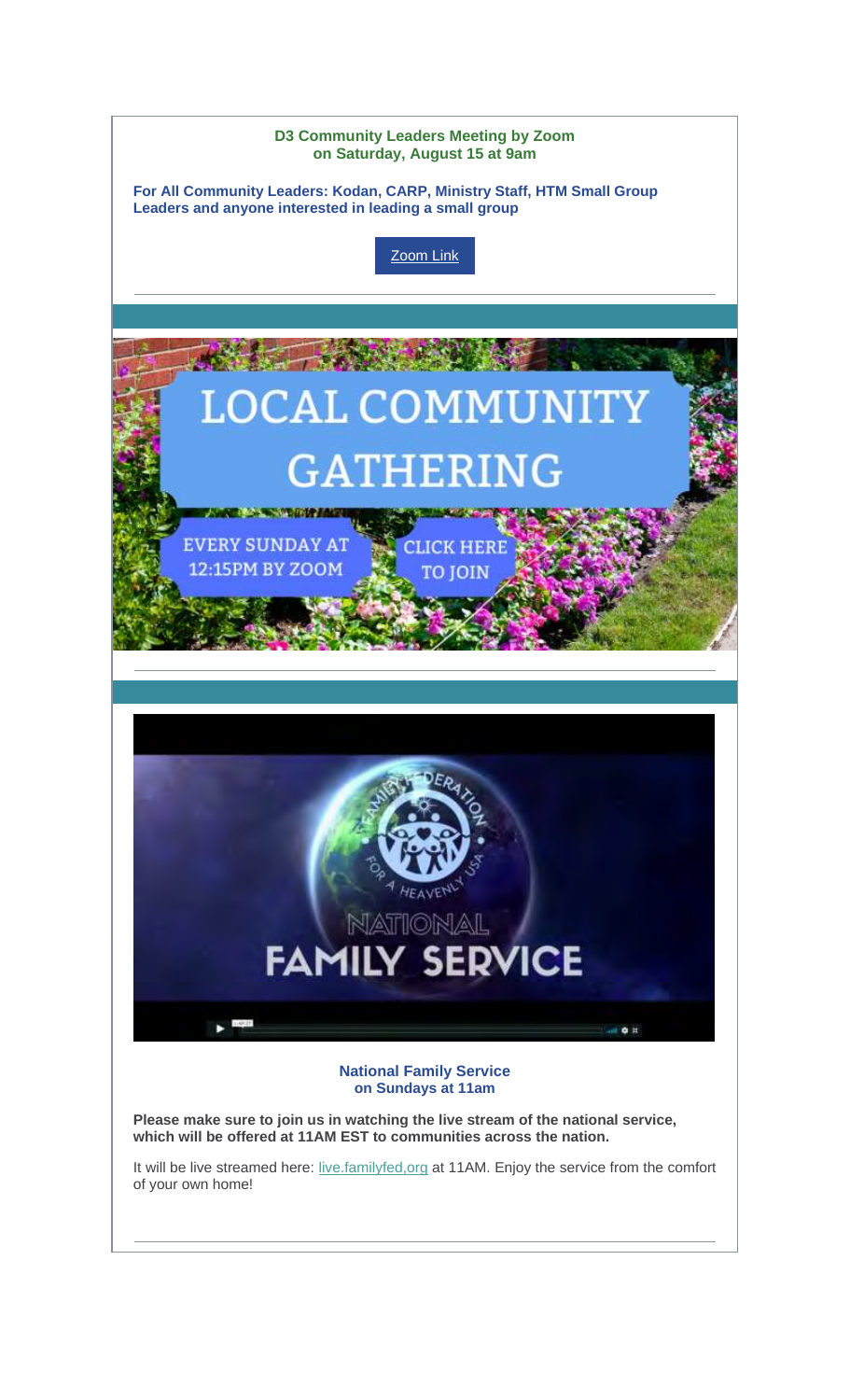## **Blessing and Education**



# Save the Date for our 10-HOURS **DIVINE PRINCIPLE PROGRAM**

Weekly starting on August 15, 2020 at 2pm to 4pm Enjoy an interactive introduction to the essentials of Divine Principle Perfect for new members of our community

Register Here

## **Young Couples Break Time**



It's not so easy to take time to connect as a husband and wife, especially as young parents. To make it easier we've set the date and time, organized the activities, and saved you the hassle of finding a babysitter by providing a young adult volunteer babysitter from our community. All you have to do is register and then show up on Zoom at the scheduled time.

Dress up (or dress down) and get comfortable in front of the screen to enjoy some time connecting as a couple.

Click on the link below to receive details about our Baby-Sitting Program and the Zoom details

**Look forward to see your couple there tomorrow, Saturday, Aug 15th from 3-5pm!**

Register Here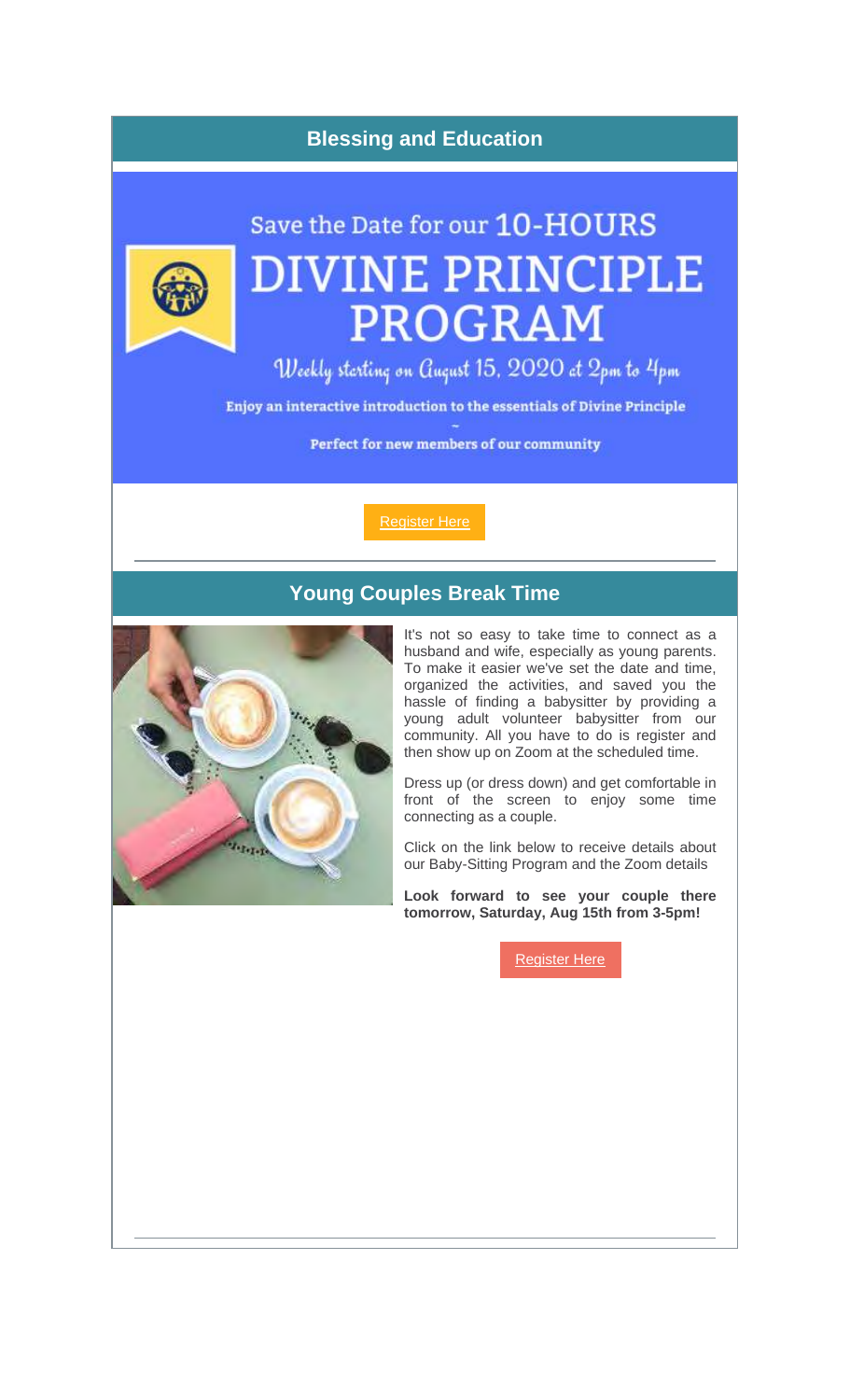# **CARP's Hyojeong Conference**



**Zoom Link Here** 

Saturday August 15 2020 at 8pm

We will focus on bringing together Korea, Japan, and America, centered on True Mother's hope for reunifying the Korean peninsula!!

We'll meet online to talk about working together among 3 nations toward bringing reconciliation on the Korean Peninsula.

Everyone is invited to attend



#### **Sunday School Summer**



#### **Sunday August 16, 2020 Time: 11:15**

Come join our **Virtual Sunday School Summer Program through Zoom**. The program is designed for young children who are **going into Kindergarten - 7th grade.** The theme this Sunday will be on the **Finding Joy in Creation.**

**Zoom Class Rules:**

- 1. Please be Prepared and Be on Time
- 2. Keep video on mute until they are asked to speak.
- 3. If Child would like to speak, they need to raise their hand
- 4. Videos are encouraged to be on, but if the child is shy to show their face, we understand.

Please see the resources below to print out before the start of our Playdate time. To join by zoom, click on the link below:

Zoom Link

**Resources to Print for this Sunday's Program**

Coming Soon!!